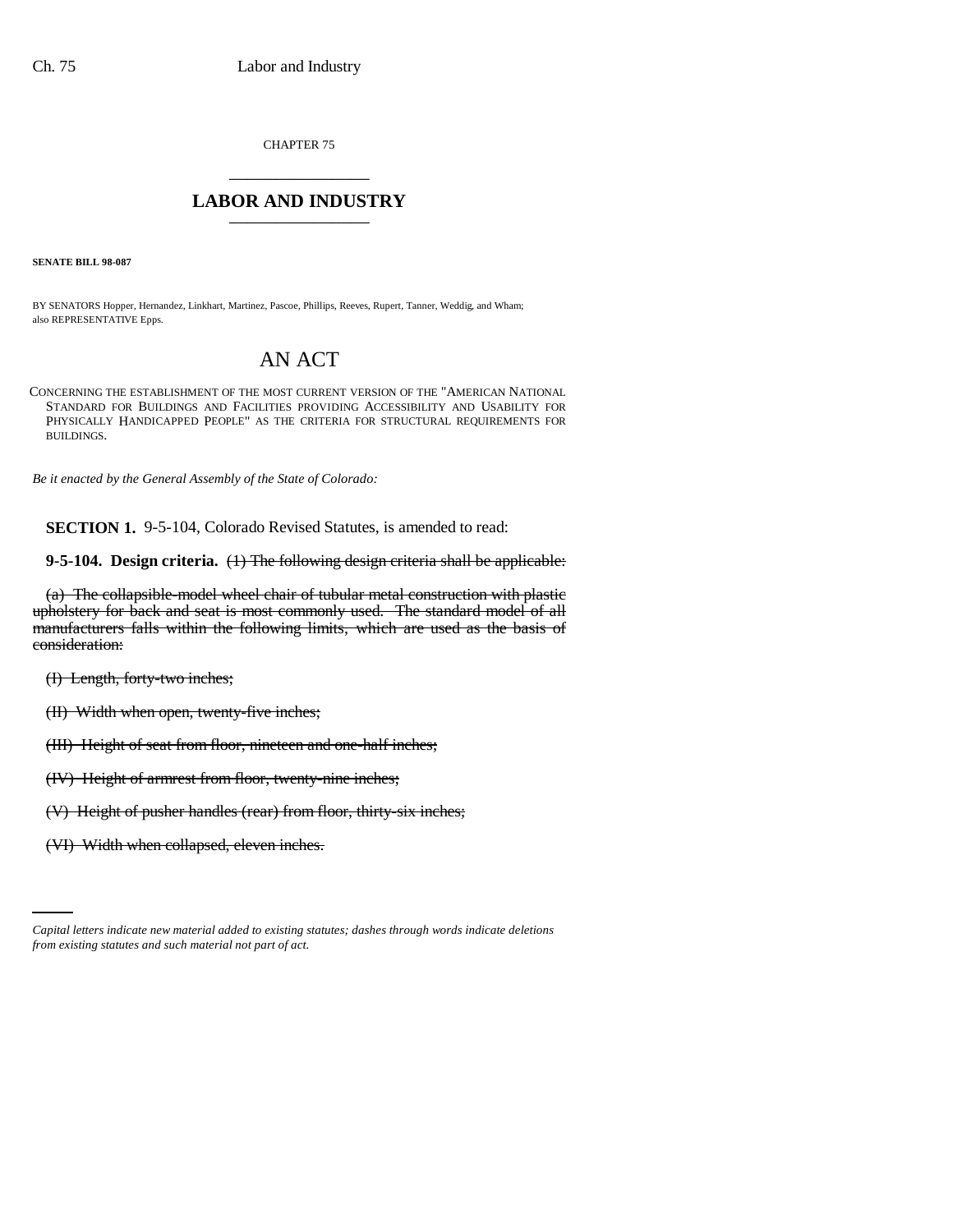(b) The fixed turning radius of a standard wheel chair, wheel to wheel, is eighteen inches. The fixed turning radius, front structure to rear structure, is thirty-one and one-half inches;

(c) The average turning space required when turning either one hundred eighty or three hundred sixty degrees is sixty by sixty inches;

(d) A minimum width of sixty inches is required for two individuals in wheel chairs to pass each other;

(e) In a wheel chair the average unilateral vertical reach is sixty inches and ranges from fifty-four inches to seventy-eight inches;

(f) The average horizontal working (table) reach is thirty and eight-tenths inches and ranges from twenty-eight and one-half inches to thirty-three and two-tenths inches;

(g) The bilateral horizontal reach, both arms extended to each side, shoulder high, ranges from fifty-four inches to seventy-one inches and averages sixty-four and one-half inches;

(h) An individual reaching diagonally, as would be required in using a wall-mounted dial telephone or towel dispenser, would make the average reach on the wall, forty-eight inches from the floor;

(i) Most individuals ambulating on braces or crutches, or both, or on canes, are able to manipulate within the specifications prescribed for wheel chairs; although doors present quite a problem at times. However, a crutch tip extending laterally from an individual is not obvious to others in heavily trafficked areas and not as obvious or protective as a wheel chair and is, therefore, a source of vulnerability;

(j) On the average, individuals five feet six inches tall require an average of thirty-one inches between crutch tips in the normally accepted gaits;

(k) On the average, individuals six feet tall require an average of thirty-two and one-half inches between crutch tips in the normally accepted gaits. DESIGN CRITERIA SHALL COMPLY WITH THE MOST CURRENT VERSION OF THE "AMERICAN NATIONAL STANDARD FOR BUILDINGS AND FACILITIES PROVIDING ACCESSIBILITY AND USABILITY FOR PHYSICALLY HANDICAPPED PEOPLE", PROMULGATED BY THE AMERICAN NATIONAL STANDARD INSTITUTE, COMMONLY CITED AS "ANSIA117.1".

**SECTION 2.** 9-5-112, Colorado Revised Statutes, is amended to read:

**9-5-112. Residential building project requirement.** Before any construction of a residential building project may be started, which project includes seven or more residential units, a contract shall be entered into with the governing body of the municipality, city, town, county, or city and county where said project is to be located. Said contract shall guarantee to the governing body that the specific number of residential units for persons with disabilities, as provided in section 9-5-111, shall be constructed in such a manner as to be easily accessible and adaptable for persons with disabilities and shall require the builder of such project to certify that said